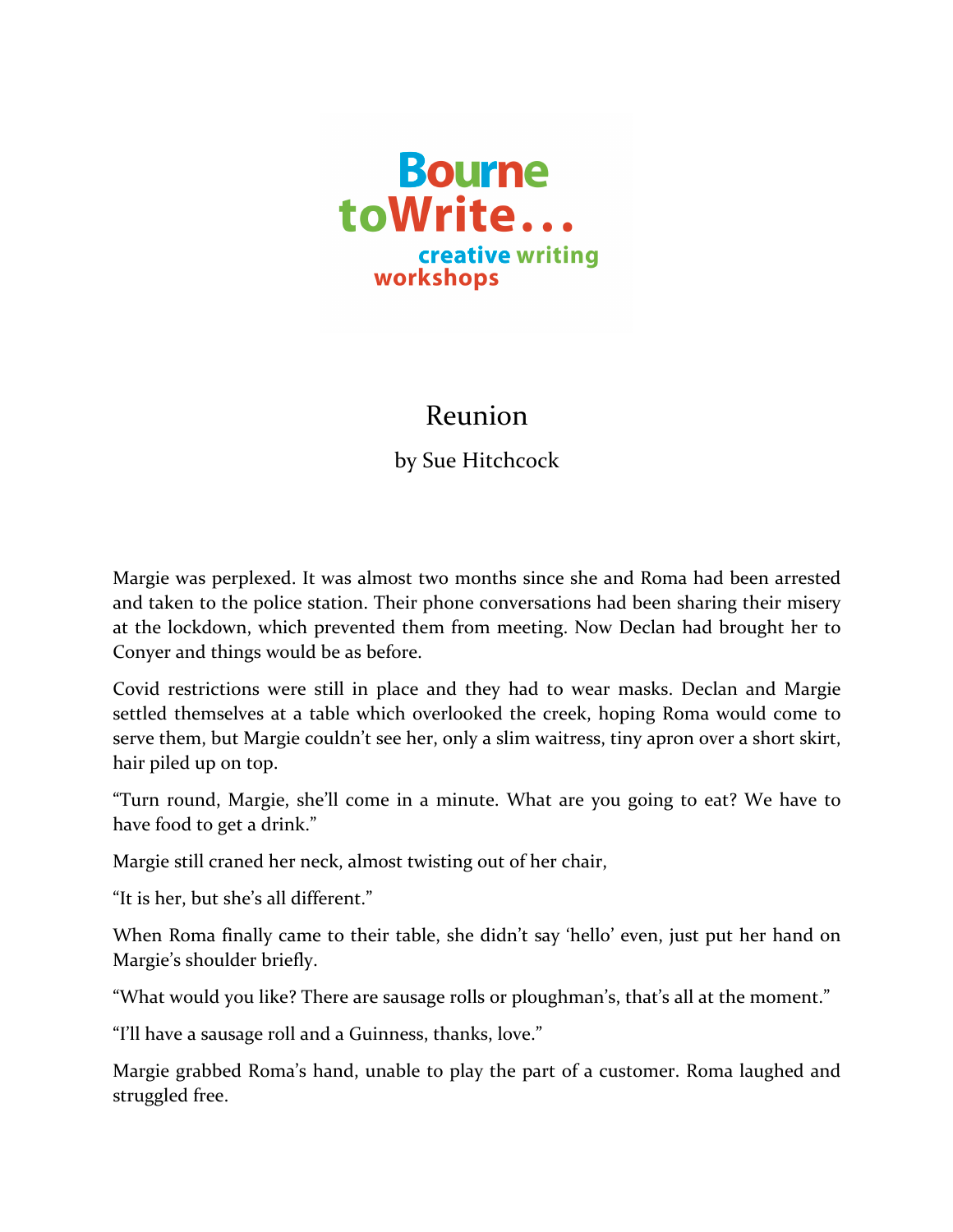"Why don't I bring you a sausage roll as well and you could have a diet coke or a milk shake?"

Staring into Roma's eyes, she answered somewhat absently,

"Milk shake? Chocolate?"

And Roma scurried off.

"Nice looking woman."

"She looks different. I hope she still likes me."

When Roma returned with the food and accoutrements, which were niceties Margie had never experienced, she played with them like a kindergarten child. Eating wasn't a priority. Then it clouded over and a distant roll of thunder drove away the yacht owners back to their comfortable saloons, isolating in luxury.

As the first plops of rain bounced on their heads, Toby emerged with several huge umbrellas.

"Roma, you'd better help your friends back to their car."

Roma took an umbrella and grabbed Margie's arm, but Declan approached Toby,

"What you need is some awnings."

"That, or some better weather."

"You know we run a funfair. We're closed, of course, but we've got lots of awnings. Are you interested?"

While Declan engaged in making a deal with Toby, Roma climbed into the back seat of the car with Margie and became the girl Margie was longing for. They hugged long and hard until Margie wept with joy.

"What's the matter?"

"Not a thing, I missed you so much."

"Me too. Do you realize we were only together for three weeks?"

"I don't remember before that. Did I exist before?"

"I wish we could live in the barge again, but it looks like a wreck."

"Can't you come and live with us?"

"Then I'd never get the barge back afloat."

"Maybe Declan can help?"